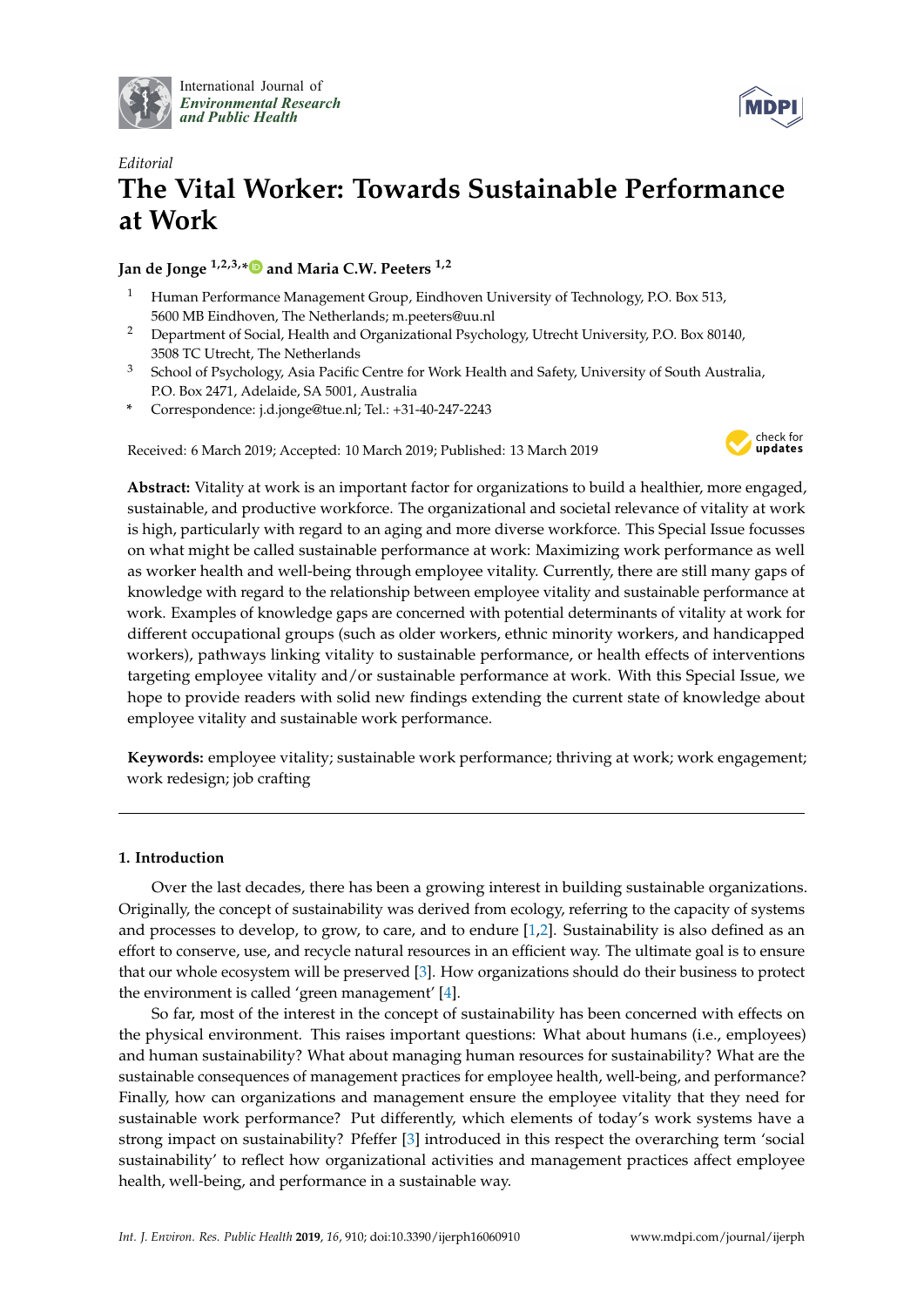Sustainability in relation to *work* was first introduced by Docherty et al. in 2002 [\[5\]](#page-4-4). They felt a sense-of-urgency that the world of work was moving in a wrong direction. Employees seemed caught in a trap of increasing job demands, decreasing job resources, and decreasing occupational rewards (e.g., [\[6](#page-4-5)[,7\]](#page-4-6)). They concluded that coming up with an alternative for the future was more important than solely analyzing the past. The authors argued that the future of work sets the stage for two central concepts, that is, intensive and sustainable work systems. *Intensive work systems* can be seen as systems that maintain productivity by depleting human, job, and social resources. They will have damaging effects on both employees and the quality of products and services in the long run [\[2\]](#page-4-1). In contrast, *sustainable work systems* are systems where human, job, and social resources are instead regenerated and renewed through the process of work while still maintaining productivity. Sustainable work systems can be considered an important key for sustainable work performance and for maintaining long-term human sustainability. They attempt to stimulate employee vitality, development, and well-being while, at the same time, generating positive and enduring socio-ecological outcomes [\[8\]](#page-4-7).

#### *1.1. Employee Vitality as an Important Aspect of Sustainable Performance*

Employee vitality can be considered a crucial aspect of the sustainable work performance concept that is useful for understanding how employee health, well-being, and performance are related to long-term productivity and viability [\[9\]](#page-4-8). In the literature, different definitions of vitality are used. According to the Merriam-Webster Dictionary, for instance, vitality refers to a lively and animated character, the power of enduring, the capacity to live and develop, and the peculiarity distinguishing the living from the nonliving. It also refers to physical and/or mental vigor. The Cambridge Dictionary equates vitality to energy and strength. Another definition of vitality is the positive feeling of having energy available to the self [\[10\]](#page-4-9). In addition, Ryan and Frederick [\[11\]](#page-4-10) defined vitality as a specific psychological experience of possessing enthusiasm and spirit. They argued that it is to be related not only to physical health and bodily function, but also to psychological factors such as self-actualization, agency, personal well-being, and growth. Thus, a vital person is energetic and strong, and feels physically and mentally well.

Transferring the concept of vitality to the organizational setting, it is hard to disconnect it from how it is usually measured in empirical studies. Employee vitality is often represented by Shirom's concept and measurement of vigor [\[12\]](#page-4-11), as well as by Schaufeli and colleagues' concept and measurement of work engagement [\[13\]](#page-4-12). Shirom considered vigor as employee's feelings of cognitive liveliness, emotional energy, and physical strength. Thus, he is not only reflecting the mental component of vitality, but also the physical component. To measure it properly, he created the Shirom–Melamed Vigor Measure (SMVM) that was empirically validated in more than 20 empirical studies in different countries [\[12\]](#page-4-11). Work engagement is defined as a positive and fulfilling work-related state of mind that is characterized by vigor, dedication, and absorption [\[14\]](#page-4-13). Vigor resembles employee vitality, and is characterized by high levels of energy and mental resilience while working, and the willingness to invest effort in one's work and persistence even in the face of difficulties. To assess work engagement a self-report questionnaire has been developed—the Utrecht Work Engagement Scale (UWES; [\[13\]](#page-4-12)). Several surveys of global consultancy firms suggest that roughly 25% of the North American workforce can be considered 'engaged' [\[15,](#page-4-14)[16\]](#page-4-15). In Europe, 21% of European workforce feels 'engaged', and about 11% feels 'highly engaged' [\[17\]](#page-4-16). Managers, executives, farmers, teachers, and artists seem to be most engaged employees, whereas blue-collar workers, police officers, retail workers, and homecare staff seem to be the least engaged [\[16\]](#page-4-15).

The organizational and societal relevance of vitality at work is high, particularly with regard to the aging and more diverse workforce. Vitality at work is studied in different scientific fields, such as psychology, sociology, organizational behavior, economics, management, and medicine. At present, many researchers in these fields are highly interested in understanding how to optimize employee health and well-being in a sustainable way. For organizations and management, the ultimate aim is to have a staff consisting of vital workers—workers that are happy, healthy, energized, passionate,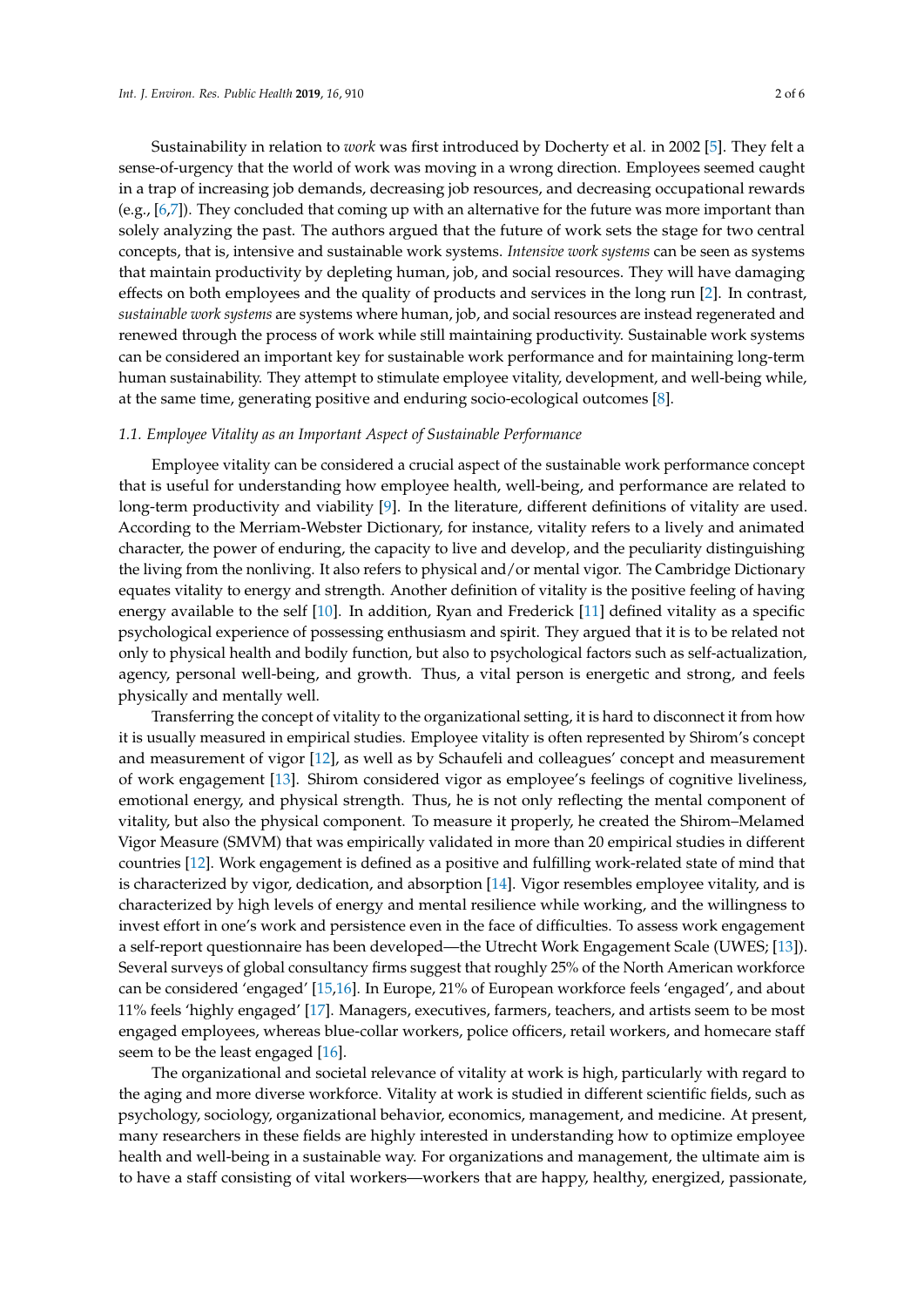and engaged. These vital workers are presumed to be highly productive workers as well. In this perspective, sustainable performance at work means maximizing work performance as well as worker health and well-being through vitality at work [\[18\]](#page-4-17).

Dorenbosch [\[19,](#page-4-18)[20\]](#page-4-19) created a conceptual framework of sustainable work performance in which employee vitality plays a pivotal role. This framework distinguishes four categories of employees: (1) vital, (2) passive, (3) forced proactive, and (4) comfortable energetic. High vital employees are characterized by high levels of energy, resilience, and proactivity. In sharp contrast, high passive employees have low levels of energy and will not engage in proactive behaviors to improve or adapt their work or work situation. The third category is labeled forced proactive, as this kind of employees experience a strong decline in energy levels which has to be restored by making proactive changes in work or the work situation. Finally, comfortable energetic employees are highly energized but are not investing much effort in proactive behaviors. A cross-sectional survey study among 1966 employees from 13 Dutch organizations empirically confirmed these four categories to a large extent [\[19\]](#page-4-18).

#### *1.2. Thriving at Work as an Important Aspect of Sustainable Performance*

Another interesting mechanism for understanding human sustainability and sustainable performance at work is 'thriving' [\[21\]](#page-4-20). A thriving workforce can be described as one in which employees are not only satisfied and productive, but also actively and continuously seeking out opportunities to learn new things. They are not happy with the current status quo, though highly engaged in shaping the future of their company and their own. Thriving employees are growing, developing, learning, and highly energized, and at the same time they know how to avoid to feel depleted and eventually burned out. Spreitzer and associates [\[21\]](#page-4-20) identified two components of thriving. The first component is vitality, and denotes the sense of being alive, energized, passionate, and excited at work. Thriving employees have a spark that fuels energy in themselves and other people. Organizations can enhance this by giving them the feeling that what they perform at work makes a huge difference. The second component is learning, which is about growing through new knowledge, skills, and other characteristics. The two components of thriving usually work simultaneously. One cannot exist without the other, and is unlikely to affect sustainable performance. For instance, vitality alone can be boring in the case that work does not result in ample opportunities to learn new things. Learning alone creates momentum for some time, but without energy and passion it can lead to occupational burnout. Porath and her team [\[22\]](#page-4-21) demonstrated factorial and construct validity of the two-dimensional structure of thriving. Across six industries and different job types, Spreitzer et al. [\[21\]](#page-4-20) found that employees who fit their description of thriving demonstrated 16% better overall performance (as reported by management) and 125% less self-reported burnout than their peers. In addition, they were 32% more committed to the organization and 46% more satisfied with their jobs. Thriving employees also missed much less work and reported significantly fewer doctor visits, which implied less lost time and money for the organizations. The unique combination of vitality and learning leads to employees who deliver sustainable outcomes and at the same time find ways to grow. Their work is rewarding not just because they successfully perform what is expected of them today, but also because they perform in a sustainable way—having a sense of where they and the organizations are heading to in the longer term. To conclude, thriving as a psychological state in which employees show both vitality and learning behavior contributes to social sustainability [\[3\]](#page-4-2) and sustainable work performance [\[18\]](#page-4-17) through physical and psychological well-being.

### *1.3. Determinants of Sustainable Performance at Work*

A final question to be addressed here is how organizations and management can ensure employees' vitality that they need for sustainable work performance? Or, more specifically, which elements of today's work systems have the strongest impact on sustainability through vitality and thriving at work? Recent research of the European Foundation for the Improvement of Living and Working Conditions is rather straightforward to this question. According to this research, the most direct and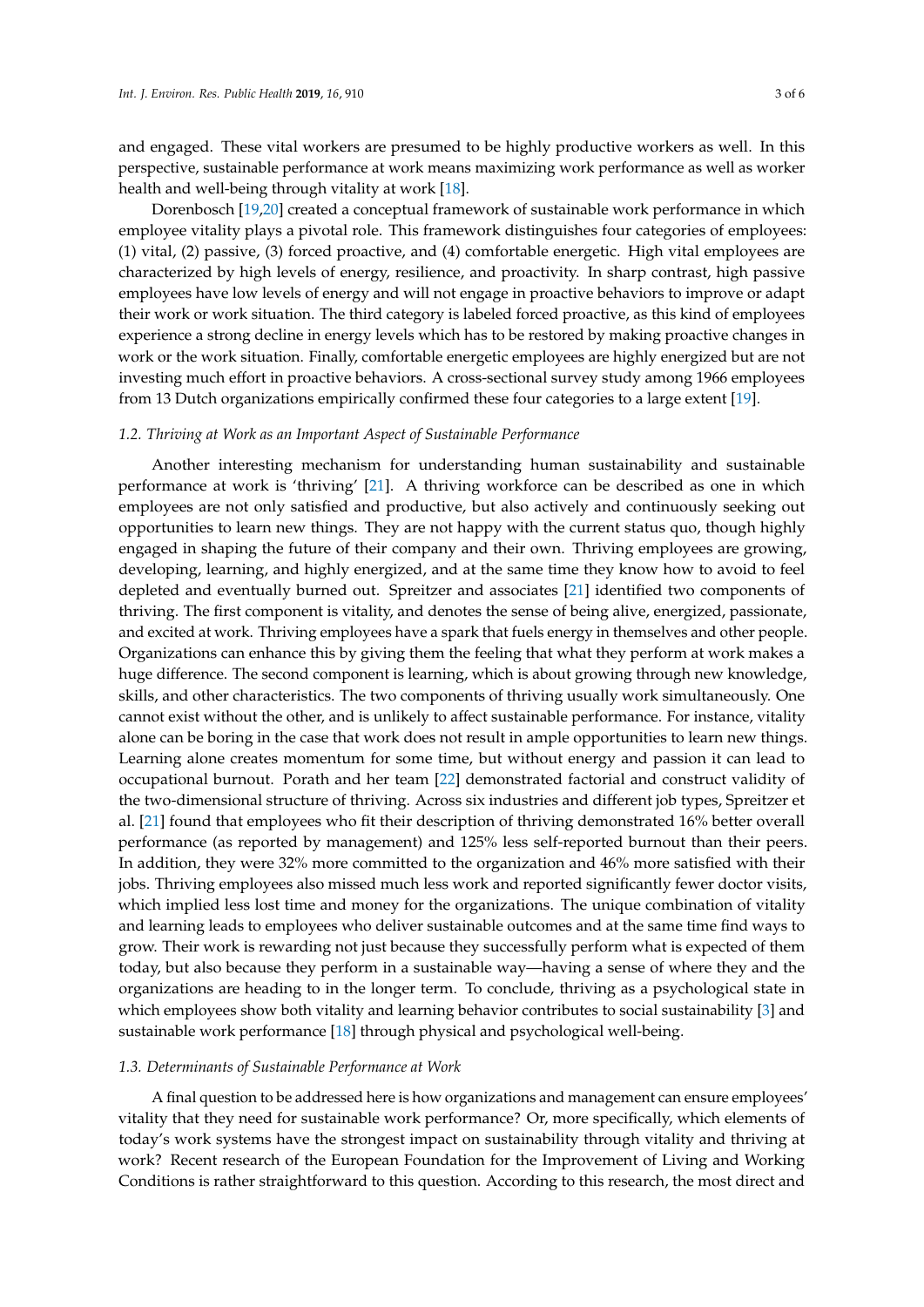obvious determinant of sustainability at work is *work itself*, operationalized as job quality and usually measured with work characteristics such as job autonomy, skill discretion, career prospects, working time, and a supportive social and physical work environment [\[2,](#page-4-1)[23\]](#page-4-22). The danger here is that employees work hard in an intensive work system to maintain productivity while simultaneously depleting their own resources and recovery. In a sustainable work system, key building blocks are the preservation of non-renewable resources and the regeneration of renewable resources [\[8\]](#page-4-7). Applied to work itself, it is mainly about sufficient job resources, personal resources, and recovery opportunities to meet job demands [\[24\]](#page-4-23). Job resources refer to those physical, psychological, social, or organizational aspects of the job that are either: (1) functional in achieving work goals, (2) reducing job demands and the associated physiological and psychological costs, or (3) stimulating personal growth, learning, and development [\[24\]](#page-4-23). Personal resources are aspects of the self that are generally linked to resiliency and refer to employees' sense of their ability to control and impact upon their work environment successfully [\[25\]](#page-5-0). For the regeneration of resources, recovery is considered to be essential [\[20\]](#page-4-19). Recovery can generally be defined as a process of unwinding and restoration during which an employee's functioning and strain level returns to its pre-stressor level [\[26\]](#page-5-1). Thus, recovery can be considered as a process opposite to the strain process, in which detrimental effects of stressful situations are at least alleviated or even eliminated. If recovery is successful, employee vitality and performance improve. Thus, the way work is optimally designed in terms of job demands, job resources, personal resources, and recovery supports employees in a sustainable work system. Importantly, employees are not only regarded as recipients of predefined jobs, but also as active and vital people (co-)shaping their own work. In this respect, several authors have posited job crafting as an effective means for employees to shape their own job demands and resources to a large extent [\[27\]](#page-5-2). Job crafting can be considered as proactive employee behavior consisting of resource-seeking, challenge-seeking, and demand-reducing that employees engage in to create a better fit with their personal abilities and needs [\[28\]](#page-5-3). It also describes how employees cognitively (re-)frame the significance of their work to create more meaningful work [\[27\]](#page-5-2). Thus, job crafting might contribute to vitality and thriving at work, and hence sustainable work performance in the long run. Indeed, empirical studies showed evidence for successful job crafting interventions in the workplace (e.g., [\[29,](#page-5-4)[30\]](#page-5-5)).

#### **2. Conclusions**

There are still many gaps in the theoretical and empirical knowledge about the relationship between employee vitality and sustainable performance at work. These gaps exist with respect to potential (work) determinants of vitality at work for different occupational groups (such as older workers, ethnic minority workers, and handicapped workers), pathways linking employee vitality to sustainable work performance, or health effects of interventions targeting vitality at work and/or sustainable work performance. With this Special Issue, we hope to provide readers with solid new findings extending the current state of knowledge about employee vitality, thriving, and sustainable work performance. Just as green organizations and green management could enjoy reputational benefits for physical sustainability, we may expect that organizations that take care of human sustainability will enjoy benefits in attracting and retaining vital and thriving employees for lifetime employability and sustainable performance at work.

**Author Contributions:** J.d.J. designed and led the drafting of this editorial. M.C.W.P. modified the draft and participated in finalizing it. Both authors read and approved the final version.

**Funding:** This research received no external funding.

**Conflicts of Interest:** The authors declare no conflict of interest.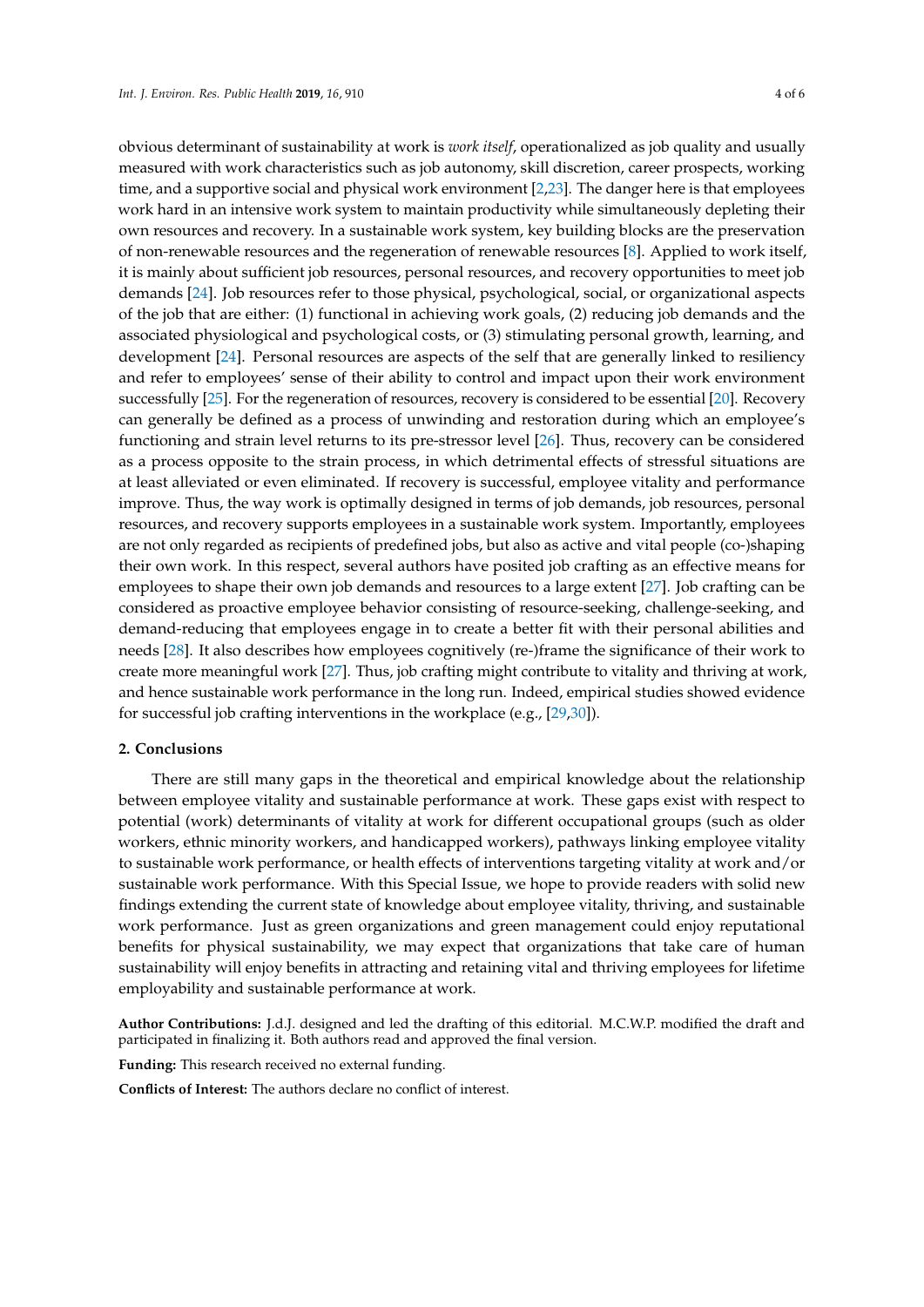## **References**

- <span id="page-4-0"></span>1. Holling, C.S. Understanding the complexity of economic, ecological, and social systems. *Ecosystems* **2001**, *4*, 390–405. [\[CrossRef\]](http://dx.doi.org/10.1007/s10021-001-0101-5)
- <span id="page-4-1"></span>2. Eurofound. *Sustainable Work over the Life Course: Concept Paper*; European Foundation for the Improvement of Living and Working Conditions: Dublin, Ireland, 2015.
- <span id="page-4-2"></span>3. Pfeffer, J. Building sustainable organizations: The human factor. *Acad. Manag. Perspect.* **2010**, *24*, 34–45.
- <span id="page-4-3"></span>4. Marcus, A.A.; Fremeth, A.R. Green management matters regardless. *Acad. Manag. Perspect.* **2009**, *23*, 17–26.
- <span id="page-4-4"></span>5. Docherty, P.; Forslin, J.; Shani, A.B. *Creating Sustainable Work Systems: Emerging Perspectives and Practice*; Routledge: London, UK, 2002.
- <span id="page-4-5"></span>6. Karasek, R.A.; Theorell, T. *Healthy Work. Stress, Productivity, and the Reconstruction of Working Life*; Basic Books: New York, NY, USA, 1990.
- <span id="page-4-6"></span>7. Siegrist, J. Adverse health effects of high-effort/low-reward conditions. *J. Occup. Health Psychol.* **1996**, *1*, 27–41. [\[CrossRef\]](http://dx.doi.org/10.1037/1076-8998.1.1.27) [\[PubMed\]](http://www.ncbi.nlm.nih.gov/pubmed/9547031)
- <span id="page-4-7"></span>8. Kira, M.; Lifvergren, S. Sowing seeds for sustainability in work systems. In *Sustainability and Human Resource Management*; Ehnert, I., Harry, W., Zink, K.L., Eds.; Springer: Berlin, Heidelberg, 2014; pp. 56–82.
- <span id="page-4-8"></span>9. Van Scheppingen, A.R.; De Vroome, E.M.M.; Ten Have, K.C.J.M.; Zwetsloot, G.I.J.M.; Wiezer, N.; Van Mechelen, W. Vitality at work and its associations with lifestyle, self-determination, organizational culture, and with employees' performance and sustainable employability. *Work* **2015**, *52*, 45–55. [\[CrossRef\]](http://dx.doi.org/10.3233/WOR-141947) [\[PubMed\]](http://www.ncbi.nlm.nih.gov/pubmed/25248527)
- <span id="page-4-9"></span>10. Nix, G.A.; Ryan, R.M.; Manly, J.B.; Deci, E.L. Revitalization through self-regulation: The effects of autonomous and controlled motivation on happiness and vitality. *J. Exp. Soc. Psychol.* **1999**, *35*, 266–284. [\[CrossRef\]](http://dx.doi.org/10.1006/jesp.1999.1382)
- <span id="page-4-10"></span>11. Ryan, R.M.; Frederick, C.M. On energy, personality, and health: Subjective vitality as a dynamic reflection of well-being. *J. Pers.* **1997**, *65*, 529–565. [\[CrossRef\]](http://dx.doi.org/10.1111/j.1467-6494.1997.tb00326.x) [\[PubMed\]](http://www.ncbi.nlm.nih.gov/pubmed/9327588)
- <span id="page-4-11"></span>12. Shirom, A. Feeling vigorous at work? The construct of vigor and the study of positive affect in organizations. In *Emotional and Physiological Processes and Positive Intervention Strategies Volume 3*; Perrewe, P.L., Ganster, D.C., Eds.; Elsevier: Oxford, UK, 2004; pp. 135–164.
- <span id="page-4-12"></span>13. Schaufeli, W.B.; Bakker, A.B.; Salanova, M. The measurement of work engagement with a short questionnaire: A cross-national study. *Educ. Psychol. Meas.* **2006**, *66*, 701–716. [\[CrossRef\]](http://dx.doi.org/10.1177/0013164405282471)
- <span id="page-4-13"></span>14. Schaufeli, W.B.; Salanova, M.; González-Romá, V.; Bakker, A.B. The measurement of engagement and burnout: A two-sample confirmatory factor analytic approach. *J. Happiness Stud.* **2002**, *3*, 71–92. [\[CrossRef\]](http://dx.doi.org/10.1023/A:1015630930326)
- <span id="page-4-14"></span>15. Attridge, M. Measuring and managing employee work engagement: A review of the research and business literature. *J. Workplace Behav. Health* **2009**, *24*, 383–398. [\[CrossRef\]](http://dx.doi.org/10.1080/15555240903188398)
- <span id="page-4-15"></span>16. Schaufeli, W.B.; Salanova, M. Burnout, boredom and engagement in the workplace. In *An Introduction to Contemporary Work Psychology*; Peeters, M.C.W., De Jonge, J., Taris, T.W., Eds.; Wiley-Blackwell: Chichester, UK, 2014; pp. 294–320.
- <span id="page-4-16"></span>17. Schaufeli, W.B. Work engagement in Europe: Relations with national economy, governance and culture. *Organ. Dyn.* **2018**, *47*, 99–106. [\[CrossRef\]](http://dx.doi.org/10.1016/j.orgdyn.2018.01.003)
- <span id="page-4-17"></span>18. Peeters, M.C.W.; Taris, T.W.; De Jonge, J. Introduction: People at work. In *An Introduction to Contemporary Work Psychology*; Peeters, M.C.W., De Jonge, J., Taris, T.W., Eds.; Wiley-Blackwell: Chichester, UK, 2014; pp. 3–30.
- <span id="page-4-18"></span>19. Dorenbosch, L.W. *Management by Vitality: Examining the 'Active' Well-Being and Performance Outcomes of High Performance Work Practices at the Work Unit Level*; Tilburg University: Tilburg, The Netherlands, 2009.
- <span id="page-4-19"></span>20. Dorenbosch, L. Striking a balance between work effort and resource regeneration. In *Sustainability and Human Resource Management*; Ehnert, I., Harry, W., Zink, K.J., Eds.; Springer: Berlin, Heidelberg, 2014; pp. 155–180.
- <span id="page-4-20"></span>21. Spreitzer, G.; Porath, C.L.; Gibson, C.B. Toward human sustainability: How to enable more thriving at work. *Organ. Dyn.* **2012**, *41*, 155–162. [\[CrossRef\]](http://dx.doi.org/10.1016/j.orgdyn.2012.01.009)
- <span id="page-4-21"></span>22. Porath, C.; Spreitzer, G.; Gibson, C.; Garnett, F.G. Thriving at work: Toward its measurement, construct validation, and theoretical refinement. *J. Organ. Behav.* **2012**, *33*, 250–275. [\[CrossRef\]](http://dx.doi.org/10.1002/job.756)
- <span id="page-4-22"></span>23. Eurofound. *Trends in Job Quality in Europe*; Publications Office of the European Union: Luxembourg, 2012.
- <span id="page-4-23"></span>24. De Jonge, J.; Demerouti, E.; Dormann, C. Current theoretical perspectives in work psychology. In *An Introduction to Contemporary Work Psychology*; Peeters, M.C.W., De Jonge, J., Taris, T.W., Eds.; Wiley-Blackwell: Chichester, UK, 2014; pp. 89–113.